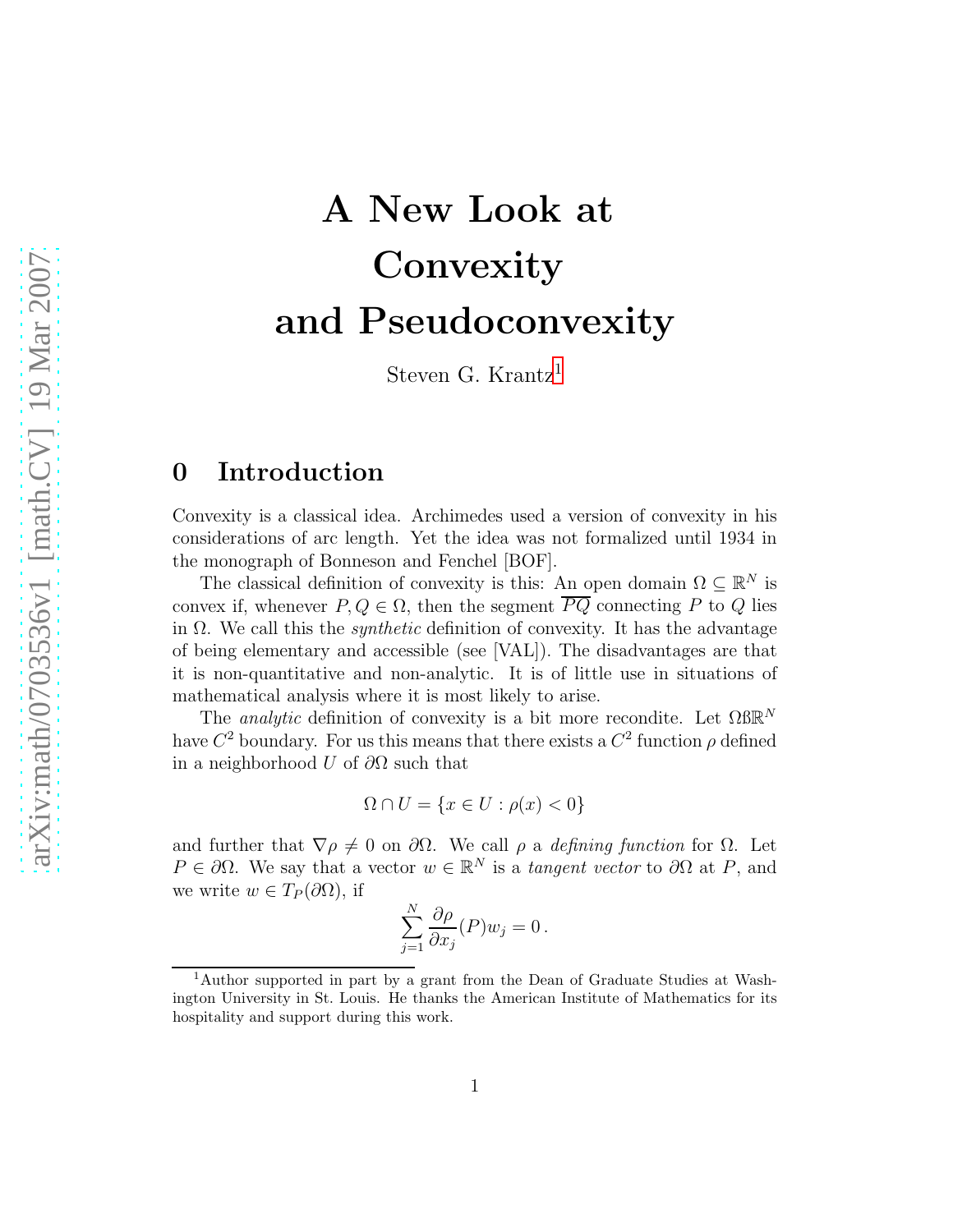The domain  $\Omega$  is said to be *analytically convex* at P if

$$
\sum_{j,k=1}^{N} \frac{\partial^2 \rho}{\partial x_j \partial x_k}(P) w_j w_k \ge 0
$$
\n<sup>(\*)</sup>

for all  $w \in T_P(\partial\Omega)$ .

A moment's thought reveals that the condition (∗) simply mandates that the second partial derivative of  $\rho$  in the direction w be nonnegative. This is the classical "convex up" condition from calculus. This analytic definition of convexity has the advantage that it can be localized to individual boundary points, and it is quantitative. It is a straightforward exercise (see [KRA1]) to see that the analytic definition of convexity is equivalent to the synthetic definition of convexity.

The notion of pseudoconvexity has a slightly different ontology. Discovered by E. E. Levi in the study of domains of holomorphy, this idea was first formulated in its analytic form. Let  $\Omega$ BC<sup>n</sup> have  $C^2$  boundary. Let  $\rho$  be a  $C<sup>2</sup>$  defining function for  $\Omega$  as in our earlier discussion of convexity. Let  $P \in \partial \Omega$ . We say that  $\xi \in \mathbb{C}^n$  is a complex tangent vector at P, and we write  $\xi \in \mathcal{T}_P(\partial\Omega)$ , if

$$
\sum_{j=1}^n \frac{\partial \rho}{\partial z_j}(P)\xi_j = 0.
$$

The point  $P$  is said to be a point of Levi pseudoconvexity if

$$
\sum_{j,k=1}^{n} \frac{\partial^2 \rho}{\partial z_j \partial \overline{z}_k} (P) \xi_j \overline{\xi}_k \ge 0
$$
 (\*)

for all  $\xi \in \mathcal{T}_P(\partial\Omega)$ .

It is not a simple matter to give an elementary geometrical interpretation to the expression  $(\star)$ . Part of the purpose of the present paper is to come to some basic geometric understanding of this notion of pseudoconvexity.

It is appropriate to record in passing a classical, alternative notion of pseudoconvexity. Let  $\Omega$ B $\mathbb{C}^n$  be any domain (smoothly bounded or not). We say that  $\Omega$  is *Hartogs pseudoconvex* if, with  $\delta_{\Omega}$  denoting the function of Euclidean distance to the boundary, we have that  $-\log \delta_{\Omega}$  is plurisubharmonic on  $\Omega$ . It is known—see [KRA1]—that a domain  $\Omega$  with  $C^2$  boundary is Levi pseudoconvex if and only if it is Hartogs pseudoconvex.

While the notion of Hartogs provides a sort of synthetic idea of pseudoconvexity, it is not strictly analogous to the idea that is used in classical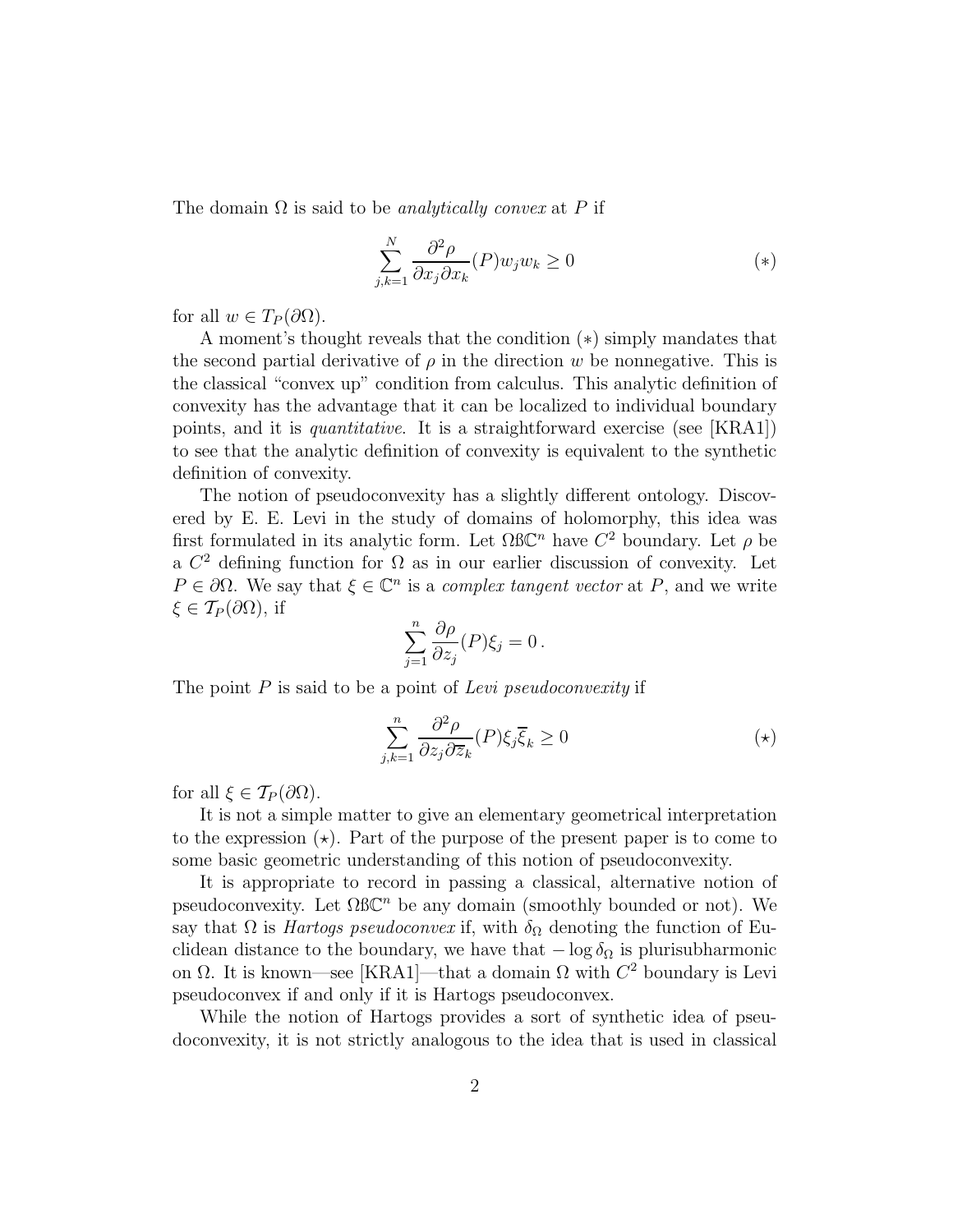convexity theory. Convexity has played an ever more prominent role in the function theory of several complex variables in recent years (see [LEM] and [MCN1], [MCN2]). Thus it is worthwhile to be able to develop in further detail the analogy between classical convexity theory and modern pseudoconvexity theory. That is our first purpose in the present paper.

A second purpose of this paper is to examine the concept of finite type. Originating with the seminal paper [KOH] of Kohn, and later developed by Catlin [CAT1], [CAT2] and D'Angelo [DAN], this idea has become a central and influential artifact in complex function theory and partial differential equations. It is always worthwhile to find new ways to understand finite type, and we explore some of these in the present paper.

## 1 Analytic Discs and Pseudoconvexity

The results that we present here have a history. Certainly they are related to the classical *Kontinuitätssatz*, for which see [KRA1]. But the proofs, of necessity, are different.

Let DBC be the unit disc. An *analytic disc* in  $\mathbb{C}^n$  is a holomorphic mapping  $\varphi : D \to \mathbb{C}^n$ . A closed analytic disc in  $\mathbb{C}^n$  is a continuous mapping  $\psi : \overline{D} \to \mathbb{C}^n$  such that  $\psi|_{D}$  is holomorphic. In practice we may refer to either of these simply as an "analytic disc". The boundary of a closed analytic disc is just  $\psi(\partial D)$  whenever this expression makes sense. It will frequently be convenient to confuse the mapping  $\varphi$  or  $\psi$  with the image disc  $\varphi(D)$  or  $\psi(D)$ (or the boundary map  $\psi(\partial D)$ ). We do so without further comment. The center of an analytic disc is  $\varphi(0)$  or  $\psi(0)$ .

In this paper we shall think of the boundary of a closed analytic disc as the complex-analytic analogue of two points  $P$  and  $Q$  in the classical theory of convex sets. We shall think of the (image) analytic disc  $\psi(\overline{D})$  as the complex-analytic analogue of the segment  $\overline{PQ}$  that connects P and Q.

Thus we should like to have a characterization of pseudoconvexity, in terms of analytic discs, that is parallel to the synthetic characterization of convexity in terms of segments. It is the following.

**Proposition 1** Let  $\Omega$ BC<sup>*n*</sup> be a bounded domain with  $C^2$  boundary. Then  $\Omega$  *is Levi pseudoconvex in the classical sense if there is a number*  $\delta_0 > 0$  *so that, whenever*  $\psi : \overline{D} \to \mathbb{C}^n$  *is a closed analytic disc in*  $\mathbb{C}^n$  *with diameter less than*  $\delta_0$ *, and if*  $\psi(\partial D)$  $\beta \partial \Omega$ *, then*  $\psi(\overline{D}) \beta \overline{\Omega}$ *.*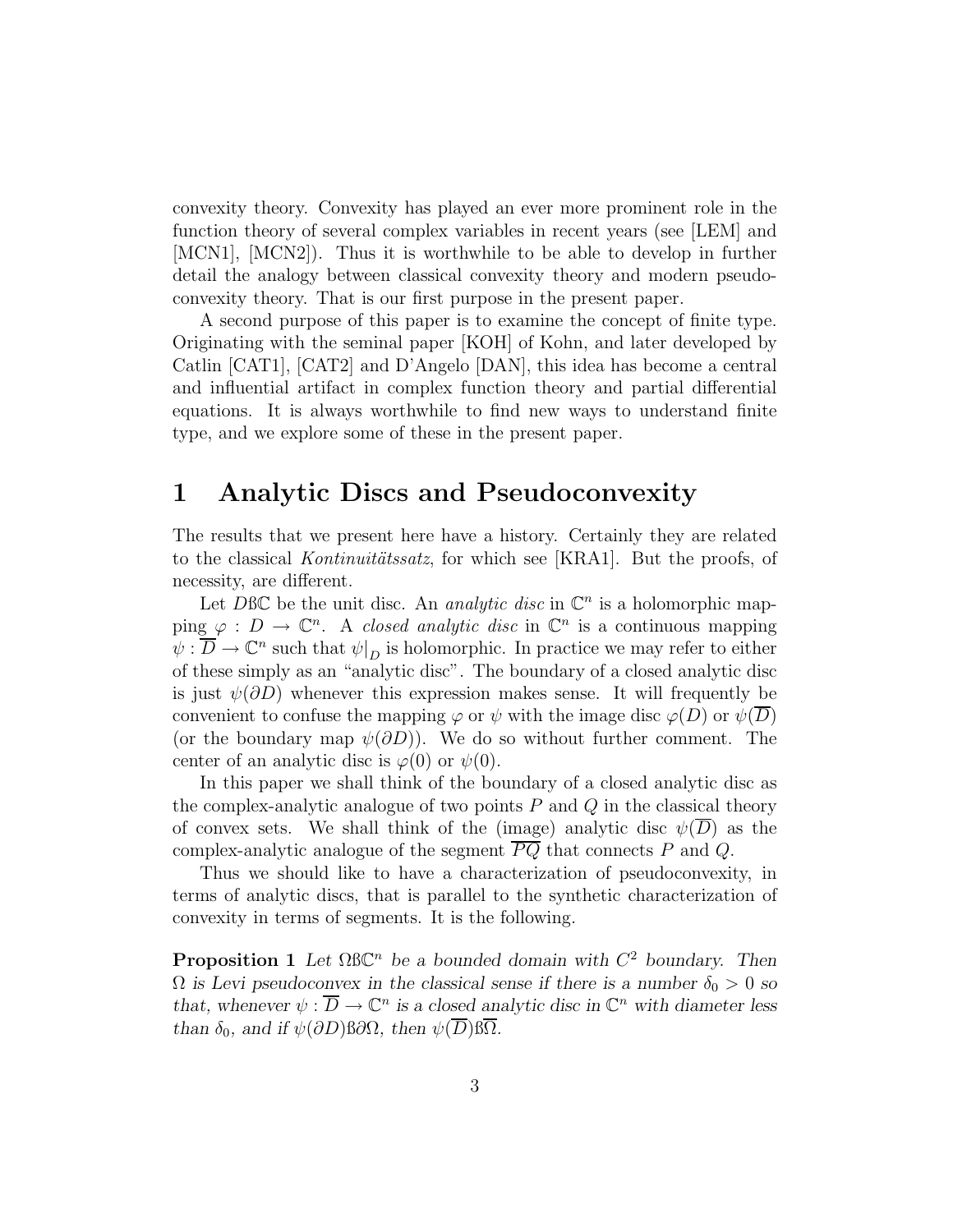**Proof:** Let dist denote Euclidean distance. Choose  $\epsilon_0 > 0$  so that

$$
U_{\epsilon_0} \equiv \{ z \in \mathbb{C}^n : \text{dist}(z, \partial \Omega) < \epsilon_0 \}
$$

is a tubular neighborhood of  $\partial\Omega$  (see [HIR]). Let  $\delta_0 = \epsilon_0/100$ . Let  $\psi$  be a closed analytic disc as in the statement of the proposition. It follows immediately from the triangle inequality that the (image of the) closed analytic disc lies entirely inside the tubular neighborhood  $U_{\epsilon_0}$ <sup>[2](#page-3-0)</sup>. Now there are two cases:

Some point of  $\psi(D)$  lies outside  $\overline{\Omega}$ . In this case let  $p_0 \equiv \psi(\zeta_0)$  be the point of  $\psi(D)$  that lies outside  $\overline{\Omega}$  and furthest from  $\partial\Omega$ . Let  $\nu$  be the unique normal vector from  $\partial\Omega$  out to  $p_0$ . Say that  $\nu$  emanates from the base point  $q_0 \in \partial \Omega$ . Then the domain

$$
\Omega \equiv \Omega - \nu = \{ z - \nu : z \in \Omega \}
$$

has the property that the disc  $\psi(D)$  is tangent to  $\partial\hat{\Omega}$  at  $q_0 - \nu$  and the punctured disc  $\psi(D) \setminus \{q_0 - \nu\}$  lies entirely in  $\hat{\Omega}$ . But of course  $\hat{\Omega}$  is Levi pseudoconvex with  $C^2$  boundary. So this last is impossible (see [KRA1]) by the classical Kontinuitätssatz. We have eliminated this case.

All points of  $\psi(D)$  lie in  $\Omega$ . In this case  $\psi(\overline{D})\beta\overline{\Omega}$  and we are done.

 $\Box$ 

An argument similar to the one just presented, but even simpler, gives the following result. It is closer to the spirit of the classical synthetic definition of convexity.

**Proposition 2** Let  $\Omega$ BC<sup>n</sup> be a bounded domain with  $C^2$  boundary. Then  $\Omega$  *is pseudoconvex in the classical sense if there is a number*  $\delta_0 > 0$  *so that,* whenever  $\psi : \overline{D} \to \mathbb{C}^n$  is a closed analytic disc in  $\mathbb{C}^n$  with diameter less than  $\delta_0$ *, and if*  $\psi(\partial D)$  βΩ*, then*  $\psi(\overline{D})$  βΩ*.* 

Yet another variant is this:

<span id="page-3-0"></span><sup>&</sup>lt;sup>2</sup>The purpose of forcing the analytic disc to lie inside a tubular neighborhood (and to have small diameter) is to guarantee that the disc does not form the basis of a homology class in the boundary.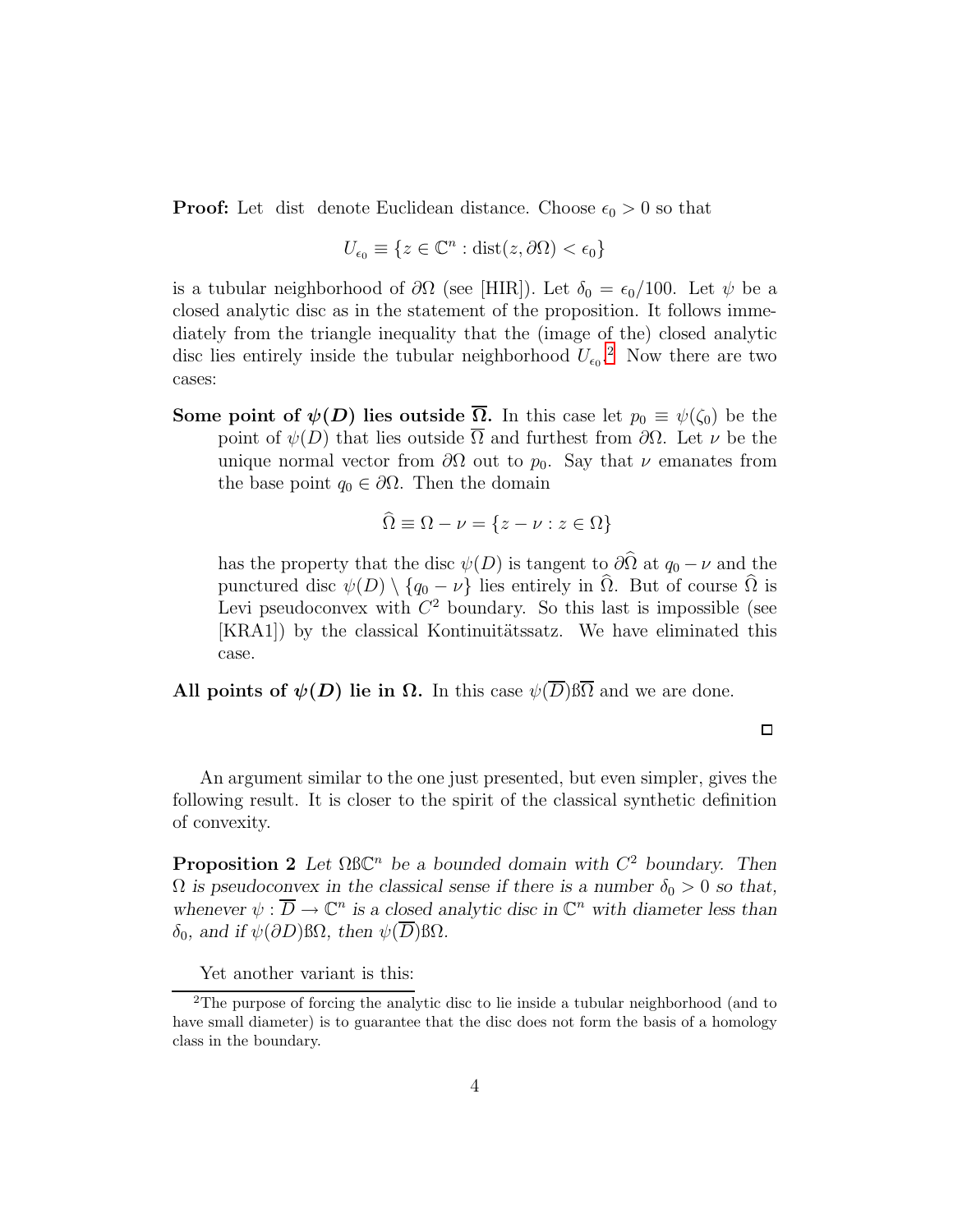**Proposition 3** Let  $\Omega$ BC<sup>*n*</sup> be a bounded domain with  $C^2$  boundary. Then  $\Omega$  *is pseudoconvex in the classical sense if there is a number*  $\delta_0 > 0$  *so that,* whenever  $\psi : \overline{D} \to \mathbb{C}^n$  is a closed analytic disc in  $\mathbb{C}^n$  with diameter less than  $\delta_0$ *, and if*  $\psi(\partial D)$   $\overline{\Omega}$ *, then*  $\psi(\overline{D})$   $\overline{\Omega}$ *.* 

# 2 The Concept of Finite Type

The idea of finite type was first conceived in the paper [KOH] of Kohn. Kohn's idea was to measure the complex-analytic flatness of a boundary point of a domain in  $\mathbb{C}^2$ ; this was conceived as an obstruction to subelliptic estimates for the  $\overline{\partial}$ -Neumann problem.

Later, Bloom and Graham [BLG] generalized Kohn's work to higher dimensions. Perhaps more significantly, they isolated two very interesting definitions of finite type and proved them to be equivalent. We now briefly review these two definitions.

**Definition 1** Let  $\Omega$ BC<sup>n</sup> be a domain with  $C^{\infty}$  boundary. Let  $\rho$  be a smooth defining function for  $\Omega$ . Let  $P \in \partial \Omega$ . Let m be a positive integer. We say that P has *geometric type* at least  $m$  if there is a nonsingular analytic disc  $\varphi: D \to \mathbb{C}^n$  such that  $\varphi(0) = P$  and

$$
|\rho(\varphi(\zeta))| \le C|\zeta|^m. \tag{†}
$$

The greatest m for which this is true is called the *type* of the point  $P^3$  $P^3$ . If there is no greatest  $m$  then the point  $P$  is said to be of *infinite type*.

Of course a point  $P \in \partial\Omega$  has complex tangent space  $\mathcal{T}_P(\partial\Omega)$  (see [KRA1]). If V is a small neighborhood of P in  $\partial\Omega$ , then we may write down a collection  $L_1, \ldots, L_{n-1}$  of tangent holomorphic vector fields on V that are linearly independent at each point of V. A commutator (or Poisson bracket)  $[L_j, L_k]$ or  $[L_j, \overline{L}_k]$  or  $[\overline{L}_j, \overline{L}_k]$  is called a second-order commutator. If M is a p<sup>th</sup>order commutator, then an expression of the form  $[M, L_j]$  or  $[M, L_j]$  is called a  $(p+1)^{st}$ -order commutator. For convenience, we refer to the individual vector fields  $L_1, \ldots, L_{n-1}$  as first-order commutators.

**Definition 2** Let  $\Omega$ BC<sup>n</sup> be a domain with  $C^{\infty}$  boundary. Let  $\rho$  be a smooth defining function for  $\Omega$ . Let  $P \in \partial \Omega$ . Let m be an integer exceeding 1. We

<span id="page-4-0"></span><sup>&</sup>lt;sup>3</sup>And we say that a disc satisfying condition (†) is tangent to  $\partial\Omega$  at P to order m.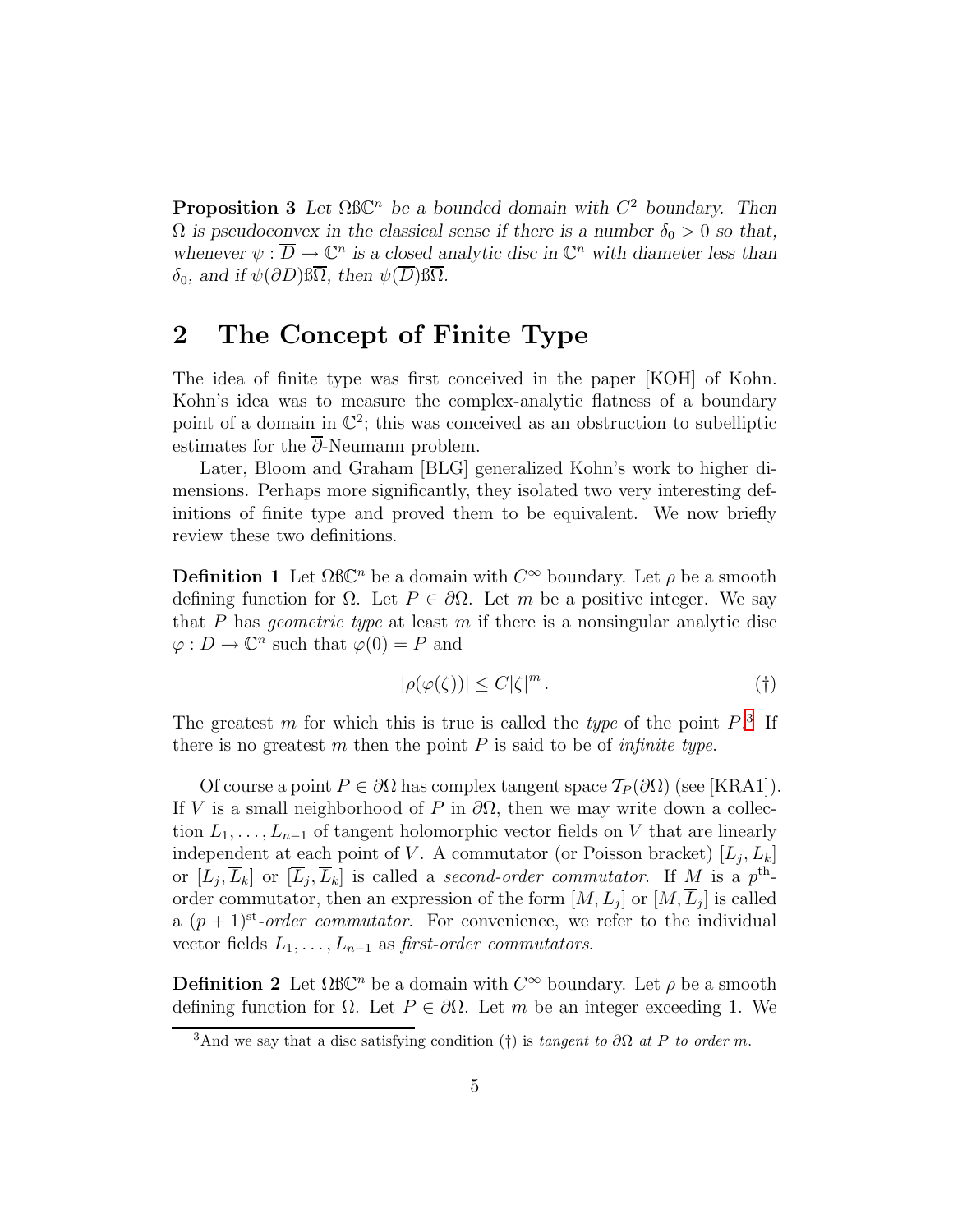say that P has *commutator type m* if any commutator N of order  $m-1$  or less satisfies

$$
\langle N,\partial\rho\rangle=0
$$

but there is some commutator  $N'$  of order  $m$  that satisfies

$$
\langle N', \partial \rho \rangle \neq 0.
$$

The theorem of Bloom and Graham [BLG] says that, in  $\mathbb{C}^2$ , a point  $P \in \partial\Omega$  is of geometric type m if and only if it is of commutator type m (see [KRA1, pp. 463–464] for a quick and elegant proof). In higher dimensions this equivalence is still not fully understood, although there has been heartening recent progress by Fornæss and Lee [FOL].

John D'Angelo and David Catlin have demonstrated the importance of the concept of finite type, both for function theory and for the study of the ∂-Neumann problem (see [DAN] and references therein). See also the work of Baouendi, Ebenfelt, and Rothschild [BER] for applications to the study of mappings. It is worthwhile to be able to understand points of finite type from a variety of different geometric points of view.

Our goal here is to understand the concept of finite type from the point of view of analytic discs, analogous to our understanding of pseudoconvexity in the last section. We continue to let dist denote Euclidean distance. We also let H-dist denote the Hausdorff distance on sets. The result we are about to present is certainly related to the work of Dwilewicz and Hill [DWH1], [DWH2]. These authors announce their results in all dimensions; but in the end they only prove them in dimension two. The results of the present paper are valid in all dimensions.

**Proposition 4** *Fix a domain*  $\Omega$ BC<sup>*n*</sup> *with smooth (that is,*  $C^{\infty}$ ) *boundary.* Let  $P \in \partial \Omega$ . Fix an integer  $m > 1$ . If P has geometric type m then there is *a* sequence  $\varphi_j: D \to \Omega$  *of analytic discs satisfying* 

- (a)  $\varphi_i(0) \to P$  *as*  $j \to \infty$ *.*
- (b) diam $(\varphi_i(\overline{D})) \equiv \delta_i \to 0 \text{ as } j \to \infty$ .
- (c) H-dist $(\varphi_j(\overline{D}), \partial \Omega) \leq \delta_j^m$ .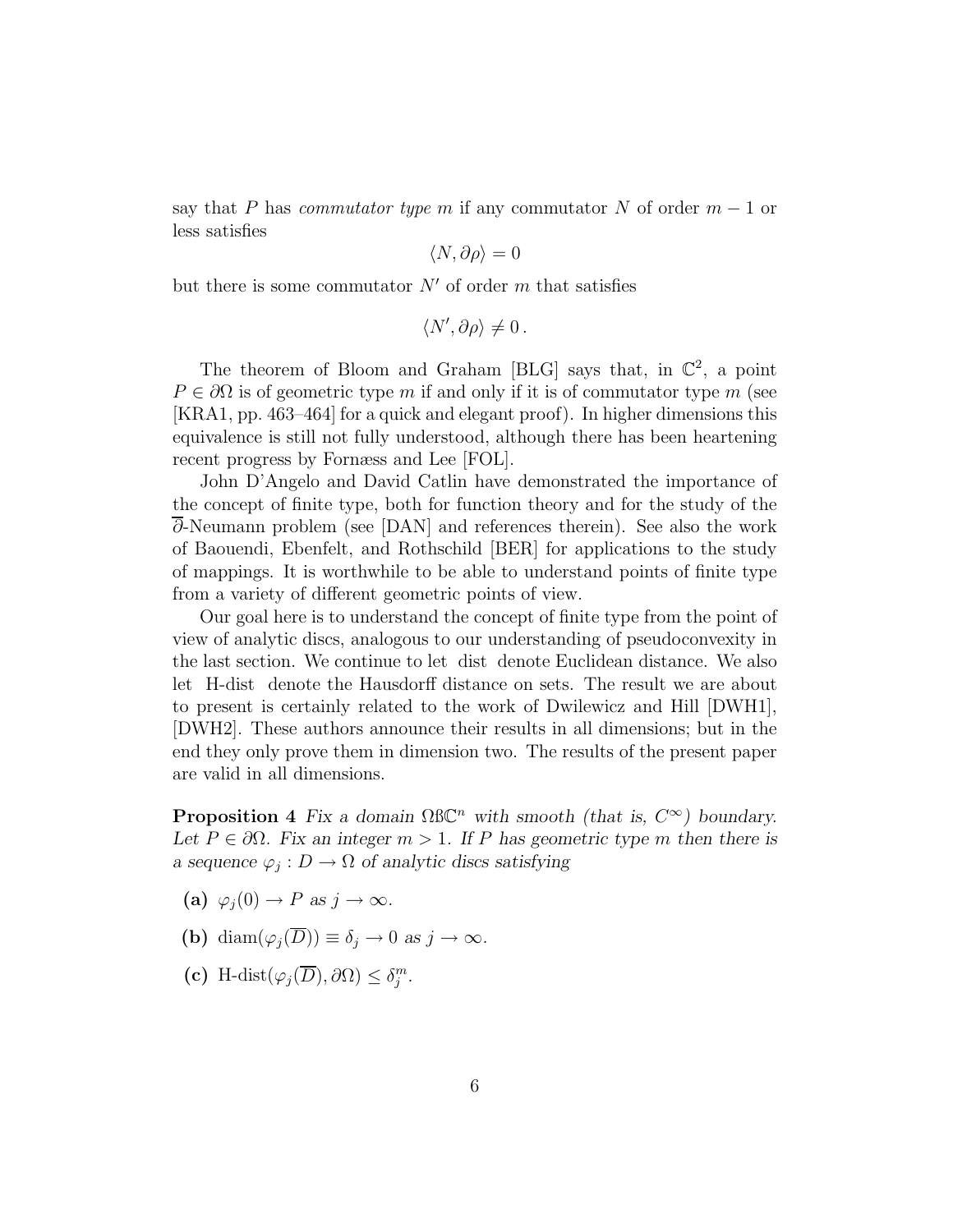**Proof:** Let  $\varphi : D \to \mathbb{C}^n$  be an analytic disc that is tangent to  $\partial\Omega$  to order m at p. Let  $\nu$  be the unit outward normal vector to  $\partial\Omega$  at P. Then the discs

$$
\varphi_j = \varphi - \frac{1}{j}\nu
$$

(with an obvious slight adjustment to the domain of each disc) will satisfy the three conclusions of the proposition.  $\Box$ 

For the next result, which is the central one for this exposition, we need to lay some groundwork. First some background concepts and notation (see [KRA3]). If g is a function on domain U in  $\mathbb{R}^N$ ,  $x \in U$ , and  $h \in \mathbb{R}^N$  is small, then we let

$$
\triangle_h g(x) = \triangle_h^1 g(x) \equiv g(x+h) - g(x)
$$

whenever this expression makes sense. Iteratively, we set (for  $j \in \mathbb{N}$ )

$$
\Delta_h^j g(x) \equiv \Delta_h(\Delta_h^{j-1} g)(x) .
$$

So, for example,

$$
\triangle_h^2 g(x) = g(x+2h) - 2g(x+h) + g(x)
$$

and

$$
\Delta_h^3 g(x) = g(x + 3h) - 3g(x + 2h) + 3g(x + h) - g(x).
$$

We say "whenever this expression makes sense" because we must ensure that  $x, x + h$ , etc., lie in U.

**Definition 3** Let g be a continuous function on an open domain  $U \subseteq \mathbb{R}^N$ . Let  $\alpha > 0$  and let j be an integer that exceeds  $\alpha$ . We say that g is Lipschitz  $\alpha$  on U, and write  $g \in \Lambda_{\alpha}(U)$ , provided that g is bounded on U and there is a constant  $C > 0$  such that

$$
\left|\triangle_{h}^{j}g(x)\right| \leq C \cdot |h|^{\alpha}.
$$

The paper [KRA3] discusses the equivalence of this definition with other standard definitions of Lipschitz/Hölder functions.

**Proposition 5** *Fix a domain*  $\Omega BC^2$  *with smooth (that is,*  $C^{\infty}$ ) *boundary. Let*  $P \in \partial \Omega$ *. Fix an integer*  $m > 0$ *. Assume that there is a sequence*  $\varphi_j: D \to \mathbb{C}^n$  of analytic discs satisfying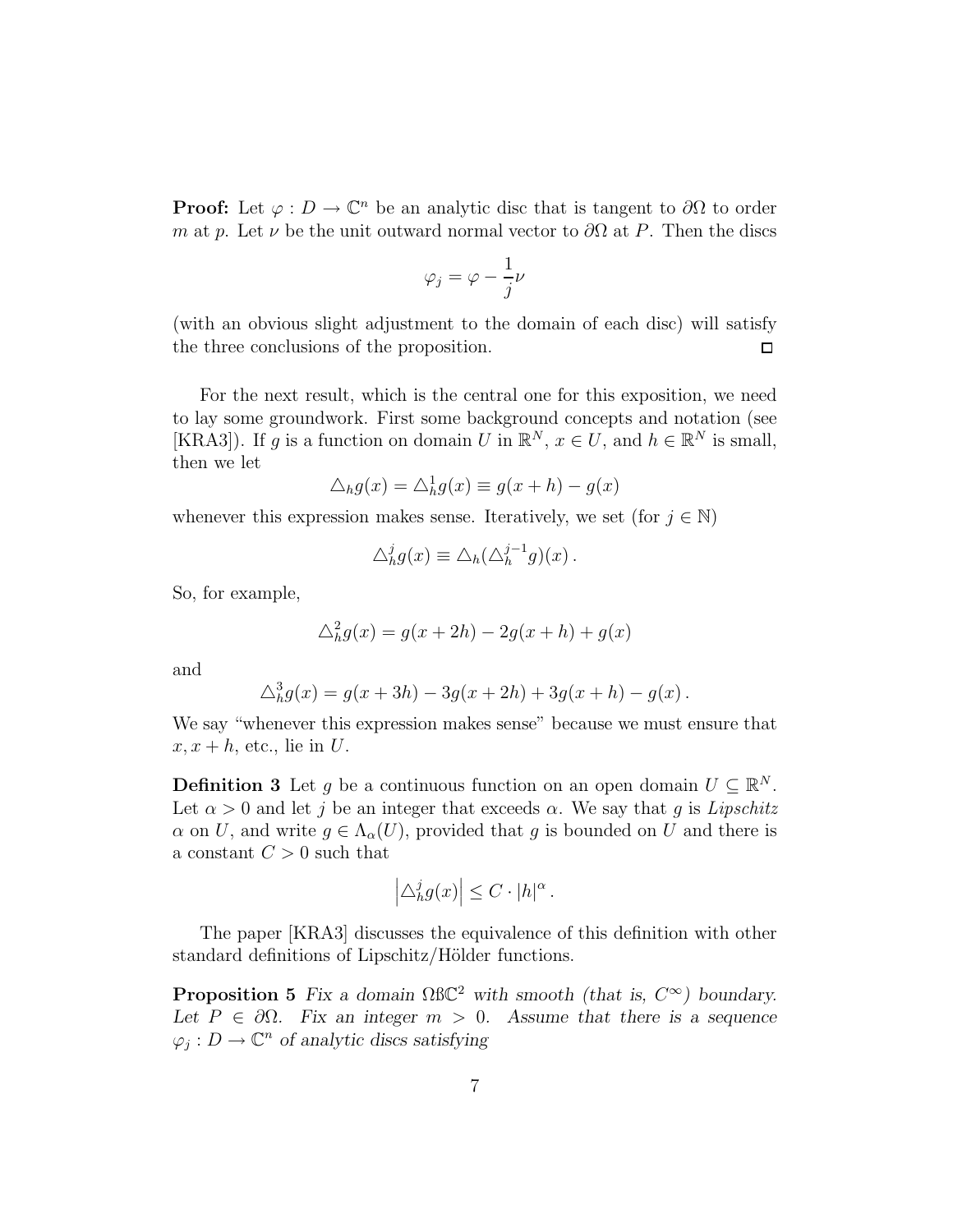- (a)  $\varphi_i(0) \to P$  *as*  $j \to \infty$ *.*
- (b) diam $(\varphi_i(\overline{D})) \equiv \delta_i \to 0$  *as*  $j \to \infty$ *.*
- (c) H-dist $(\varphi_j(\overline{D}), \partial \Omega) \leq \delta_j^m$ .

*Then* P *has geometric type at least* m*.*

Proof: It is a standard fact—see [KRA1, p. 463]—that there is a defining function  $\rho$  for  $\Omega$  with the form

$$
\rho(z) = 2\text{Re}\, z_2 + \mu(z_1) + \mathcal{O}(|z_1 z_2| + |z_2|^2).
$$

In fact the first term of this expansion comes from normalizing the unit outward normal at  $(0, 0) \in \partial\Omega$  to coincide with the real  $z_2$  direction. The second term comes from an application of E. Borel's theorem. The remainder term comes from inspection of the Taylor expansion.

Now fix  $\delta_j > 0$  as in the statement of the proposition and let  $\varphi_j : D \to \Omega$ be an analytic disc satisfying conditions  $(a)$ ,  $(b)$ ,  $(c)$ . Certainly we may suppose that this disc lies in a tubular neighborhood of the boundary. We may as well suppose that this is a closed disc. Therefore we may take a point  $P = \varphi(\zeta_0)$  that is furthest from the boundary. There is no loss of generality to assume that  $\zeta_0 = 0$  and we do so henceforth.

Let  $\eta = \text{dist}(P, \partial \Omega)$  and let  $\tilde{P}$  be the Euclidean projection of P to the boundary of  $\Omega$ . Let  $\nu$  be the unit outward normal to  $\partial\Omega$  at  $\tilde{P}$ . Now consider the analytic disc

$$
\widetilde{\varphi}(\zeta)=\varphi(\zeta)+\eta\nu.
$$

Assuming for the moment that  $P$  is a nonsingular point of the analytic disc,<sup>[4](#page-7-0)</sup> we now see that  $\tilde{\varphi}$  is tangent to  $\partial\Omega$  at  $\tilde{P}$ . What is more, we may consider

$$
|\bigtriangleup_h \rho \circ \widetilde{\varphi}(0)| \tag{*}
$$

for h small (of size say  $\delta_j/10$ ). Condition (c) in the statement of the proposition tells us that the expression in  $(*)$  is of size  $\delta_j^m$ . The same can be said for

$$
|\bigtriangleup_h^{\ell} \rho \circ \widetilde{\varphi}(0)| \tag{**}
$$

<span id="page-7-0"></span><sup>&</sup>lt;sup>4</sup>In the case that the point is singular, we may perturb the analytic disc an arbitrarily small amount in space to arrange that this extremal point *not* be singular. After all, the set of singular points is discrete in the (image) analytic disc.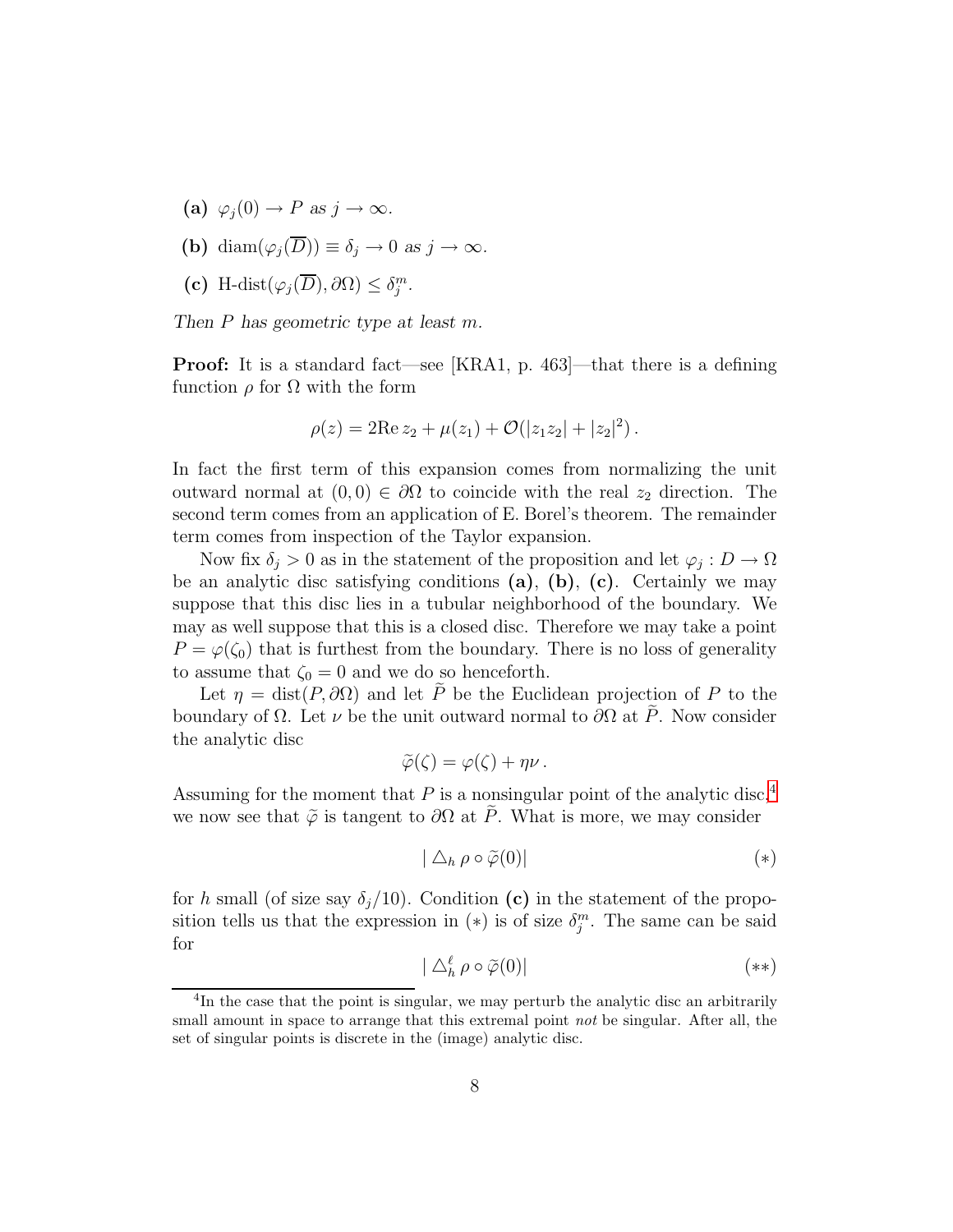provided that  $0 \leq \ell \leq m$ . Thus we see immediately (because  $\rho$  and  $\mu$  are known in advance to be smooth functions) that the function  $\mu$  in the asymptotic expansion for  $\rho$  vanishes to order m. But this in turn says that the analytic variety  $\{z : z_2 = 0\}$  has order of contact m with the boundary of  $\Omega$ at 0. So the point  $0 \in \partial\Omega$  has type at least m. That is what we wished to prove.  $\Box$ 

Remark 6 Certainly our Proposition 5 implies the result of Dwilewicz and Hill in [DWH1]. Our approach has the advantage that it does not use delicate calculations involving the Bishop equation, and it generalizes to higher dimensions.  $\Box$ 

The result of Proposition 5 is in complex dimension 2. We wish also to prove a result in complex dimension  $n$  for any  $n$ . We cannot prove a sharp result at this time, but we can offer a useful characterization of a finite type condition in terms of analytic discs.

**Proposition 7** Fix a domain  $\Omega$ BC<sup>n</sup> with smooth (that is,  $C^{\infty}$ ) boundary. Let  $P \in \partial \Omega$ . Fix an integer  $m > 0$ . Assume that there is a sequence of *positive numbers*  $\delta_j \to 0$  *such that for any analytic disc*  $\varphi : D \to \mathbb{C}^n$  *it holds that:*

If 
$$
dist(\varphi(0), P) \approx \delta_j
$$
 then we have  $H$ -dist $(\varphi(D), \partial \Omega) \leq \delta^m$ .

*It follows there is a complex tangential direction* τ *along which* P *has geometric type at least* m*. More precisely, there is a complex tangent vector* τ *and an analytic disc*  $\varphi : D \to \mathbb{C}^n$  *such that* 

- (i)  $\varphi(0) = P$ ;
- (ii)  $\varphi'(0) = c\tau$  for some complex constant *c*;
- (iii) The disc  $\varphi$  has order of contact at least m with  $\partial\Omega$  at P:

$$
|\rho \circ \varphi(P + \zeta \tau)| \le C |\zeta|^m.
$$

Remark 8 It is natural to wonder under what circumstance the hypothesis of Proposition 6 holds, near a given boundary point of  $\Omega$ , for a sequence of δs tending to zero. It follows from elementary contact geometry that the hypothesis will hold at any smooth, pseudoconvex boundary point with  $m = 2$ . Thus any pseudoconvex boundary point has type at least two, and that assertion is well known.  $\Box$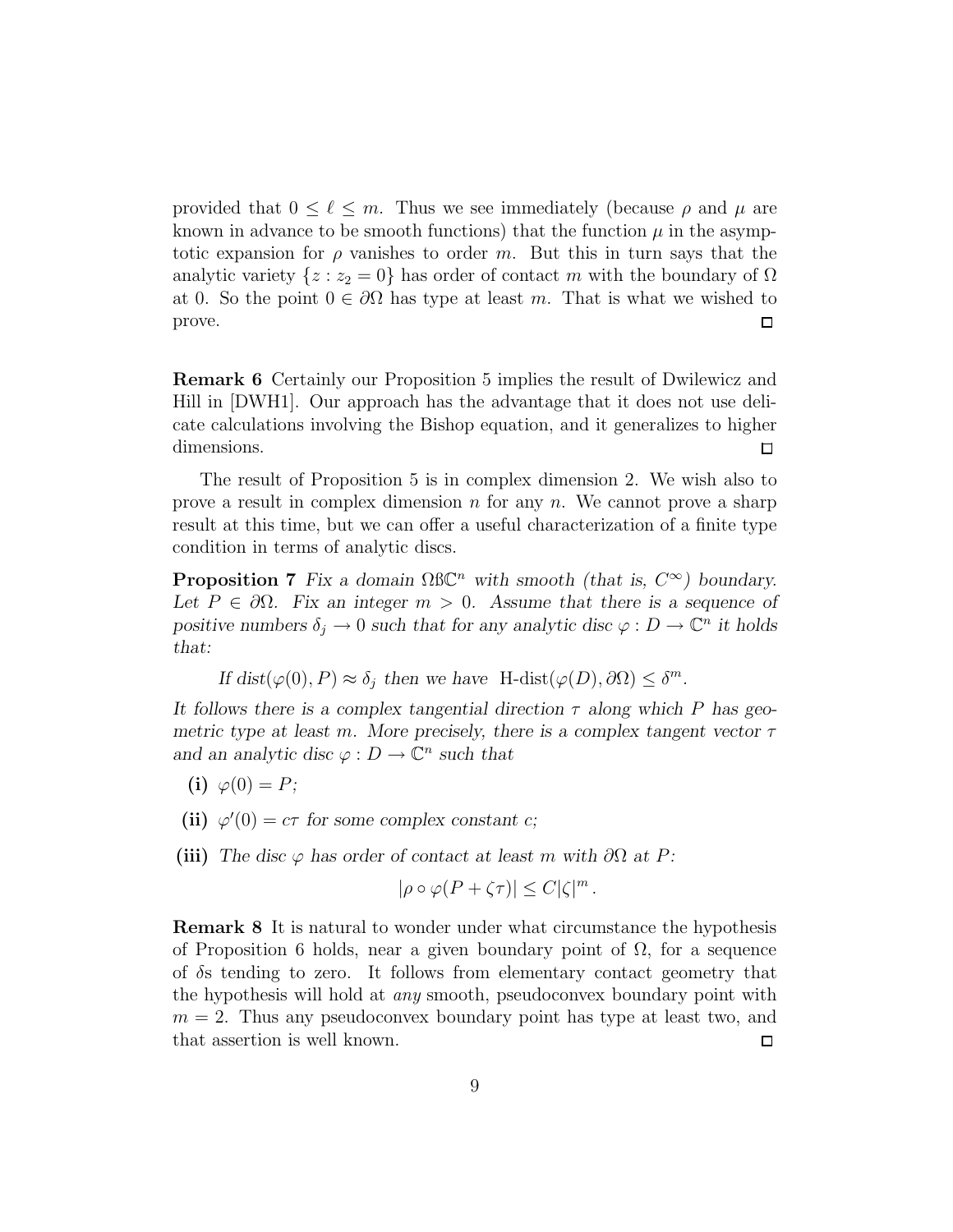**Remark 9** It is worth noting that, in dimension  $n = 2$ , the hypothesis of Proposition 6 is sufficient to imply the conclusion of Proposition 5. In that case there is only one complex tangential direction, so the conclusion of the proposition is considerably more elegant. The proof is the same.  $\Box$ 

**Proof of Proposition 6:** Let  $\delta_i \to 0$  be chosen as in the statement of the proposition and  $\varphi_i$  be corresponding analytic discs.

We begin, just as in the proof of Proposition 5, by writing a defining function for  $\Omega$  as

$$
\rho(z) = 2\mathrm{Re}\, z_n + \mu(z_1, \ldots, z_{n-1}) + \mathcal{O}(|z_1 z_n| + |z_2 z_n| + \cdots + |z_{n-1} z_n| + |z_n|^2). \quad (*)
$$

This, again, can be done by a normalization of coordinates (for the first term) and an application of E. Borel's theorem (for the second term). Arguing as before (and using the notation of the proof of Proposition 5), we see that

$$
|\bigtriangleup_h^{\ell} \rho \circ \widetilde{\varphi_j}(0)| \le C|h|^m
$$

for  $|h| \approx \delta$  and  $0 \leq \ell \leq m$ . We may select a subsequence  $\varphi_{j_k}$  such that the tangent vectors  $\varphi'_{j_k}(0)/\|\varphi'_{j_k}(0)\|$  converge to a limit vector  $\tau$ . It follows, just because  $\rho$  and  $\mu$  are smooth functions, that

$$
\left(\frac{\partial}{\partial \tau}\right)^j \mu(P) = 0 \quad \text{for } 0 \le j \le m.
$$

By our normalization  $(\star)$  of the defining function, this gives the conclusion of the proposition iwth the variety having contact  $m$  being a complex line in the complex tangent plane at P.  $\Box$ 

# 3 Other Geometric Conditions Involving Analytic Discs

Let  $\Omega$  be a smoothly bounded domain in  $\mathbb{C}^n$ . Let  $P \in \partial \Omega$ . We now consider the following definition.

**Definition 4** Suppose that  $\psi : \overline{D} \to \overline{\Omega}$  is a closed analytic disc. Assume that whenever  $\psi(\partial D)$  so  $\Omega$  then  $\psi(D) \cap \partial \Omega = \emptyset$ . Then we say that every point of  $\partial\Omega$  is *complex analytically extreme.*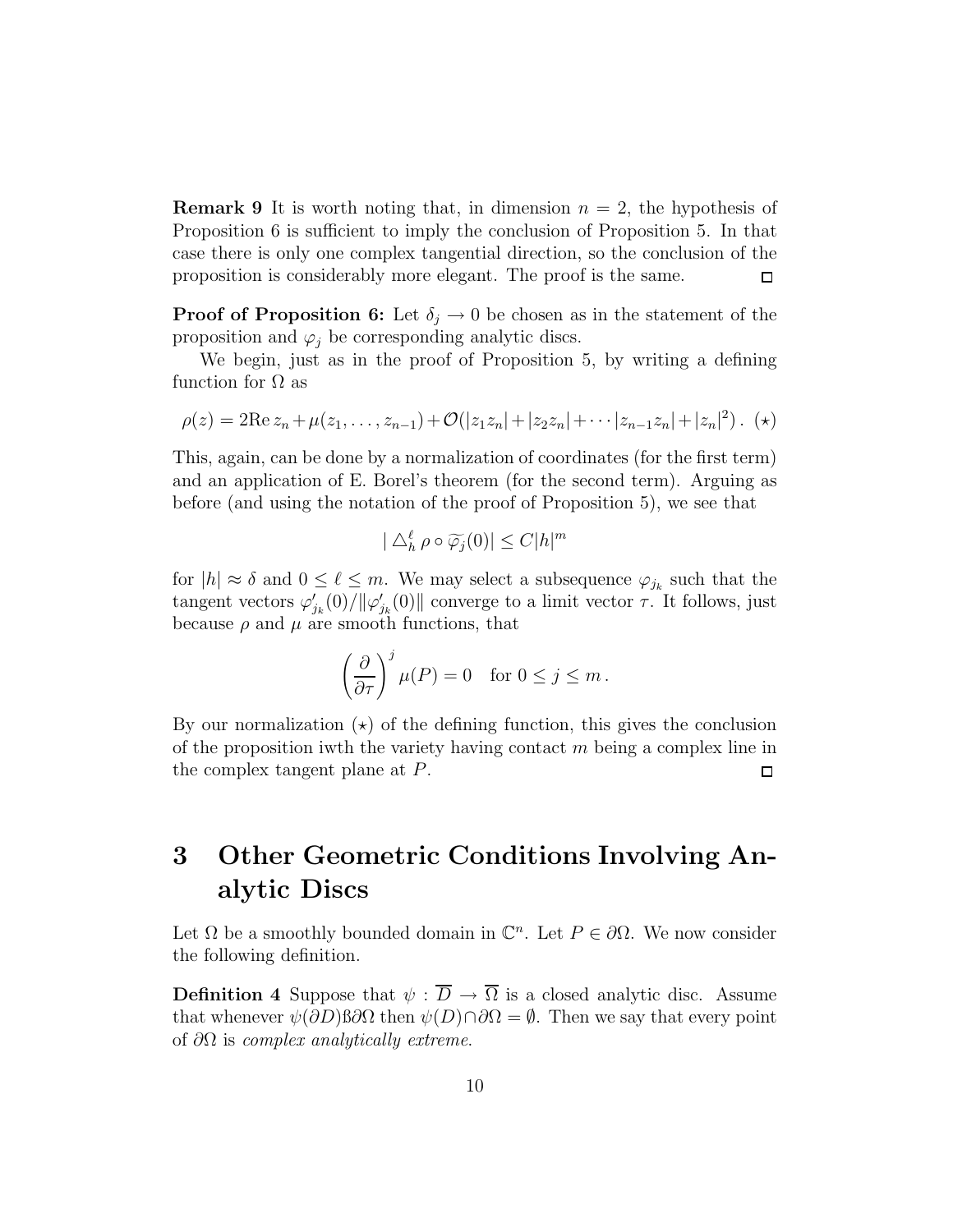This definition is analogous to the classical notion of "extreme point" from the theory of convex sets (see, for example, [VAL]). It is not the case that a domain satisfying the condition of this last definition must have the property that every boundary point is finite type. The example

$$
\Omega = \{(z_1, z_2) \in \mathbb{C}^2 : |z_1|^2 + 2e^{-1/|z_2|^2} < 1\}
$$

illustrates this observation.

An analytically extreme boundary point is *analytically isolated* in the traditional sense of that terminology. This idea is important for the study of boundary orbit accumulation points of automorphism group actions (for which see [GK1], [GK2], and the survey [ISK]).

# 4 Some Examples, and Comparison with Harmonic Discs

EXAMPLE 5 Let

$$
A = \{ \zeta \in \mathbb{C} : 1/2 < |\zeta| < 2 \}
$$

and set

$$
\Omega = A \times D \, .
$$

Then  $\Omega$  is a pseudoconvex domain in  $\mathbb{C}^2$ . It is a standard result—see [KRA1] that  $\Omega$  may be exhausted by an increasing union of smoothly bounded, strongly pseudoconvex domains  $\Omega_j$ . Thus we may choose j so large that

$$
dist(\partial\Omega_j, \partial\Omega) < 10^{-10}.
$$

Now it is the case that the analytic disc

$$
\psi: D \rightarrow \Omega_j
$$
  

$$
\zeta \mapsto (\zeta, 0)
$$

 $\Box$ 

has the property that  $\partial \psi$  lies in  $\Omega_i$ , while the entire disc does not.

This example does not contradict our characterization of pseudoconvexity with analytic discs (Proposition 1) because in that proposition we take the discs sufficiently small that they do not generate any nontrivial homology classes (see particularly the footnote on the next page).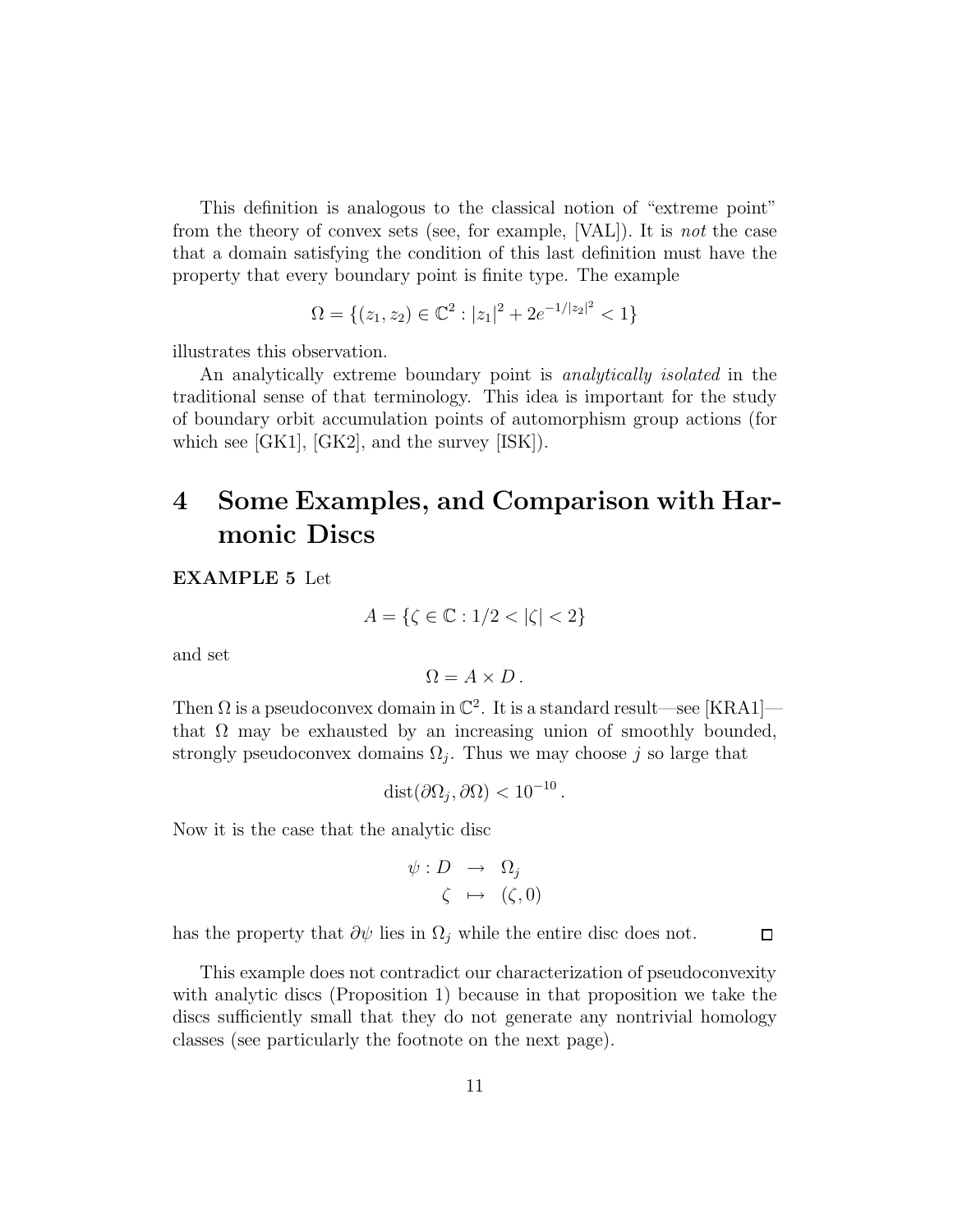#### EXAMPLE 6 Let

$$
A = \{ \zeta \in \mathbb{C} : 1/2 < |\zeta| < 2 \}
$$

and set

$$
\widetilde{\Omega} = (A \times D) \cup \left( D(0,2) \times \{ \zeta \in D : \text{Re}\,\zeta < -3/4 \} \right).
$$

The disc

$$
\psi: D \rightarrow \Omega
$$
  

$$
\zeta \mapsto (\zeta, 0)
$$

still has the property that  $\partial \psi(D)$  βΩ. Yet the full disc does not lie in  $\Omega$ .

However note that this  $\Omega$  is *not* pseudoconvex. Indeed the smallest pseudoconvex domain that contains  $\Omega$  is  $D(0, 2) \times D$ . Thus, even though the disc  $\psi$  has boundary curve that is homotopic to a point, the example is insignificant because the domain is not pseudoconvex.  $\Box$ 

It is natural to wonder whether analytic discs are the right device to use to measure pseudoconvexity. Perhaps harmonic discs—which we use in effect to recognize plurisubharmonic functions—are more appropriate. They would certainly be more flexible. Here by a harmonic disc we mean the following. Let  $\eta: \{e^{i\theta}: 0 \leq \theta \leq 2\pi\} \to \mathbb{C}^n$  be a continuous function with  $\eta(e^{i0}) = \eta(e^{i2\pi})$ . Now solve the Dirichlet problem with boundary data  $\eta$  to obtain a harmonic function

$$
u:D\to\mathbb{C}^n
$$

that is continuous up to the boundary and has boundary function  $\eta$ . Is there a characterization of pseudoconvex domain using harmonic discs that is analogous to Proposition 1? The answer is "no", as the following example illustrates.

#### EXAMPLE 7 Let

$$
A = \{ \zeta \in \mathbb{C} : |\text{Re}\,\zeta| < 3, |\text{Im}\,\zeta| < 3 \} \setminus \{ \zeta \in \mathbb{C} : |\text{Re}\,\zeta| \le 1, |\text{Im}\,\zeta| \le 1 \}
$$

and define

$$
\Omega = D(0,3) \times A.
$$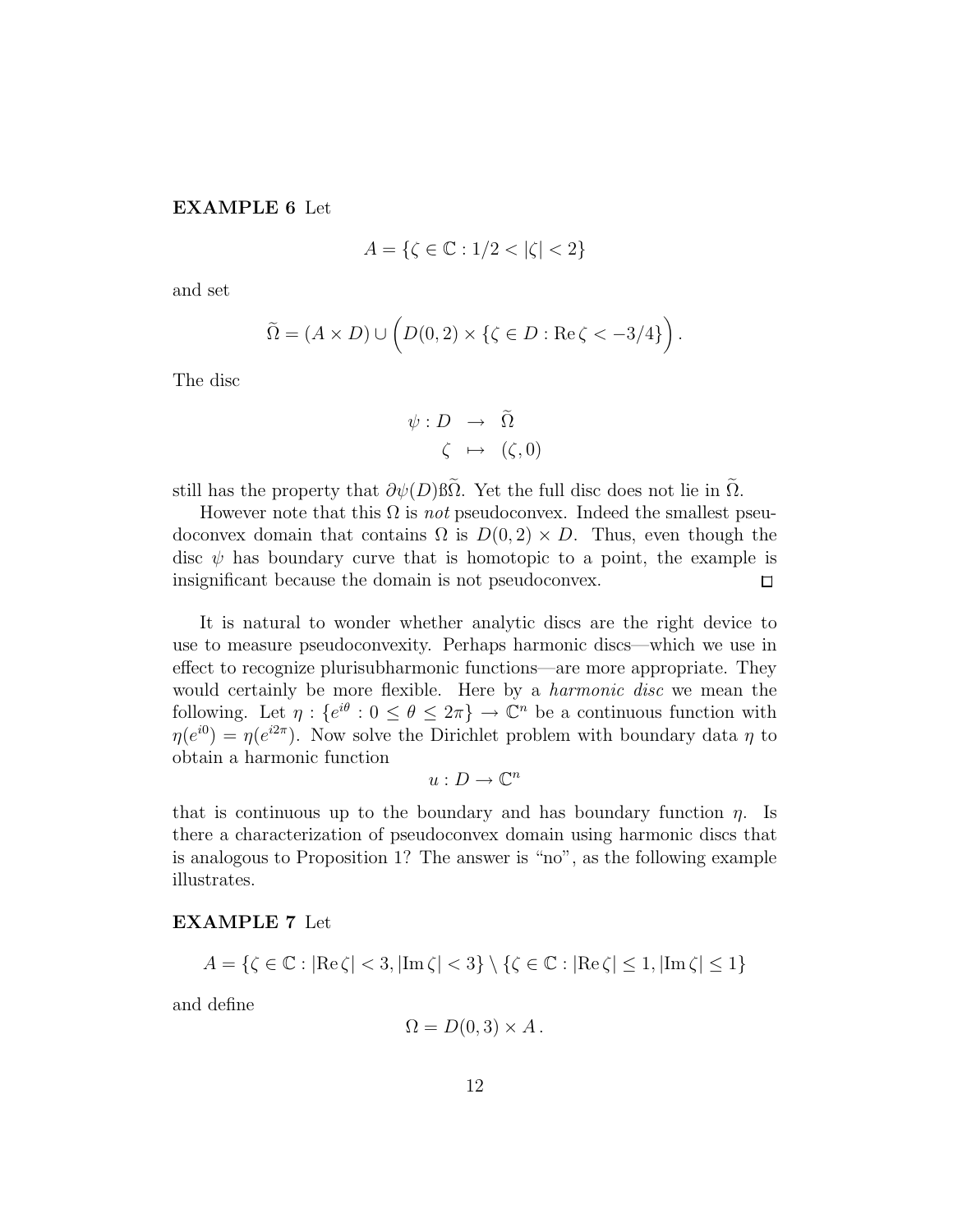Now consider the curve  $\gamma$ , for  $\epsilon > 0$  small, that is traced out by

$$
\gamma(t) = \begin{cases}\n(2 - \epsilon, 1 + \epsilon + i(1 + \epsilon)t) & \text{if } 0 \le t \le 1 \\
(2 - \epsilon, 2 + 2\epsilon + i(1 + \epsilon) - t(1 + \epsilon)) & \text{if } 1 < t \le 2 \\
(2 - \epsilon, i(1 + \epsilon) - 2(1 + \epsilon) + t(1 + \epsilon))) & \text{if } 2 < t \le 3 \\
(2 - \epsilon, 1 + \epsilon + 4i(1 + \epsilon) - ti(1 + \epsilon)) & \text{if } 3 < t \le 4\n\end{cases}
$$

This is certainly a closed curve in  $\Omega$ . Yet the harmonic disc with this curve as boundary (i.e., the solution of the Dirichlet problem with boundary data given by  $\gamma$ ) certainly has in it the point which is the average over the curve. A simple calculation shows that that point is  $(2-\epsilon, 3/4(1+\epsilon)+3i/4(1+\epsilon)) \notin \Omega$ .

Thus, even though  $\Omega$  is obviously pseudoconvex, the harmonic disc condition fails.  $\Box$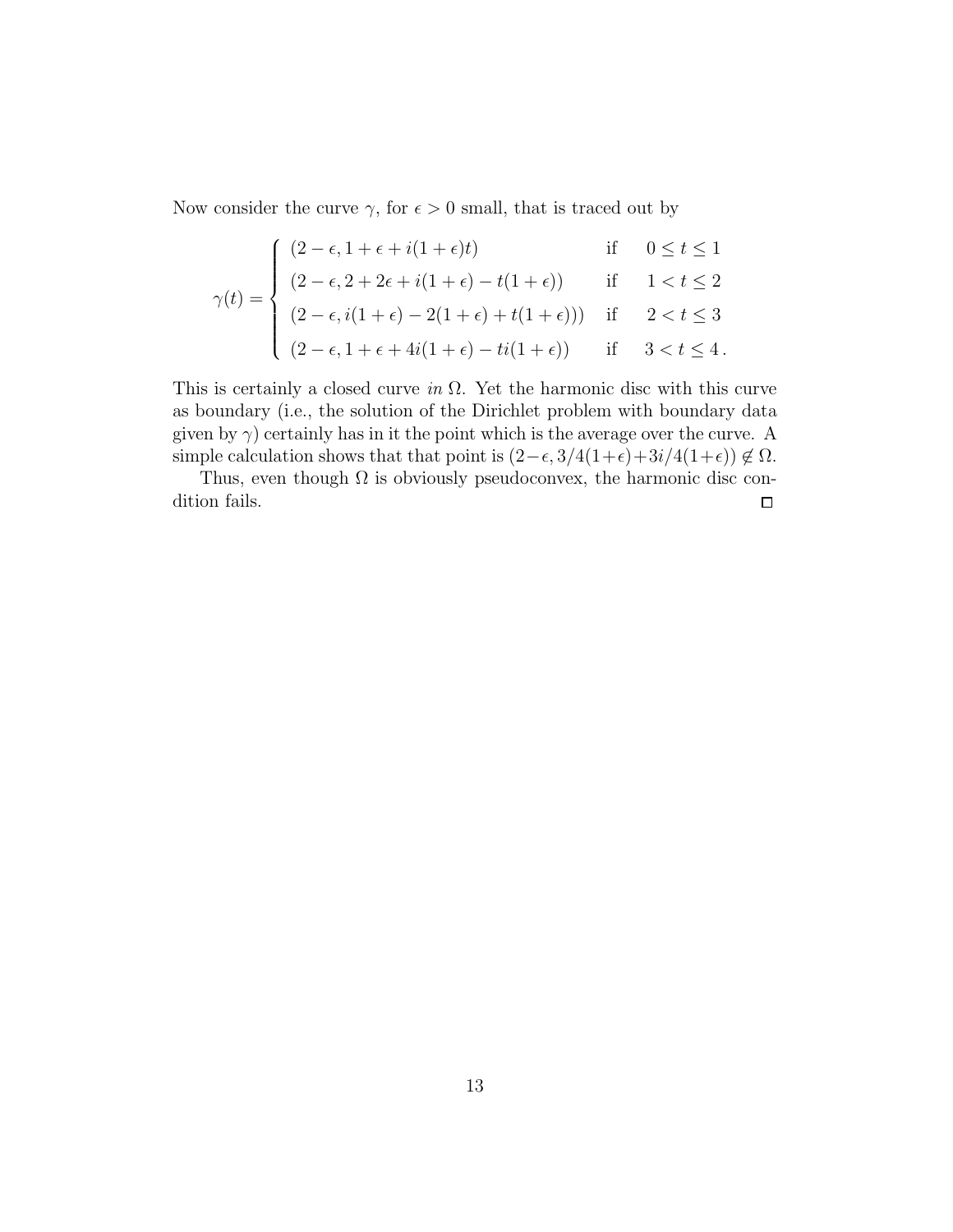# **REFERENCES**

- [BER] M. S. Baouendi, P. Ebenfelt, and L. Rothschild, Real Submanifolds in Complex Space and their Mappings, Princeton University Press, Princeton, NJ, 1999.
- [BLG] T. Bloom and I. Graham, A geometric characterization of points of type m on real submanifolds of  $\mathbb{C}^n$ , J. Diff. Geom. 12(1977), 171-182.
- [BOF] T. Bonnesen and W. Fenchel, *Theorie der Konvexen Körper*, Springer-Verlag, Berlin, 1934.
- [CAT1] D. Catlin, Necessary conditions for subellipticity of the ∂−Neumann problem, Ann. Math. 117(1983), 147-172.
- [CAT2] D. Catlin, Subelliptic estimates for the ∂Neumann problem, Ann. Math. 126(1987), 131-192.
- [DAN] J. P. D'Angelo, Several Complex Variables and the Geometry of Real Hypersurfaces, CRC Press, Boca Raton, 1993.
	- [DIF] K. Diederich and J. E. Fornæss, Pseudoconvex domains: Bounded strictly plurisubharmonic exhaustion functions, Invent. Math. 39(1977), 129-141.
- [DWH1] R. Dwilewicz and C. D. Hill, An analytic disc approach to the notion of type of points, Indiana Univ. Math. J. 41(1992), 713–739.
- [DWH2] R. Dwilewicz and C. D. Hill, A characterization of harmonic functions and points of finite and infinite type, Indag. Math. (N.S.) 4(1993), 39–50.
	- [FOL] J. E. Fornæss and L. Lee, personal communication.
	- [GK1] R. E. Greene and S. G. Krantz, Invariants of Bergman geometry and results concerning the automorphism groups of domains in  $\mathbb{C}^n$ , Proceedings of the 1989 Conference in Cetraro (D. Struppa, ed.), 1991.
	- [GK1] R. E. Greene and S. G. Krantz, Geometric Foundations for Analysis on Complex Domains, Proceedings of the 1994 Conference in Cetraro (D. Struppa, ed.), 1995.